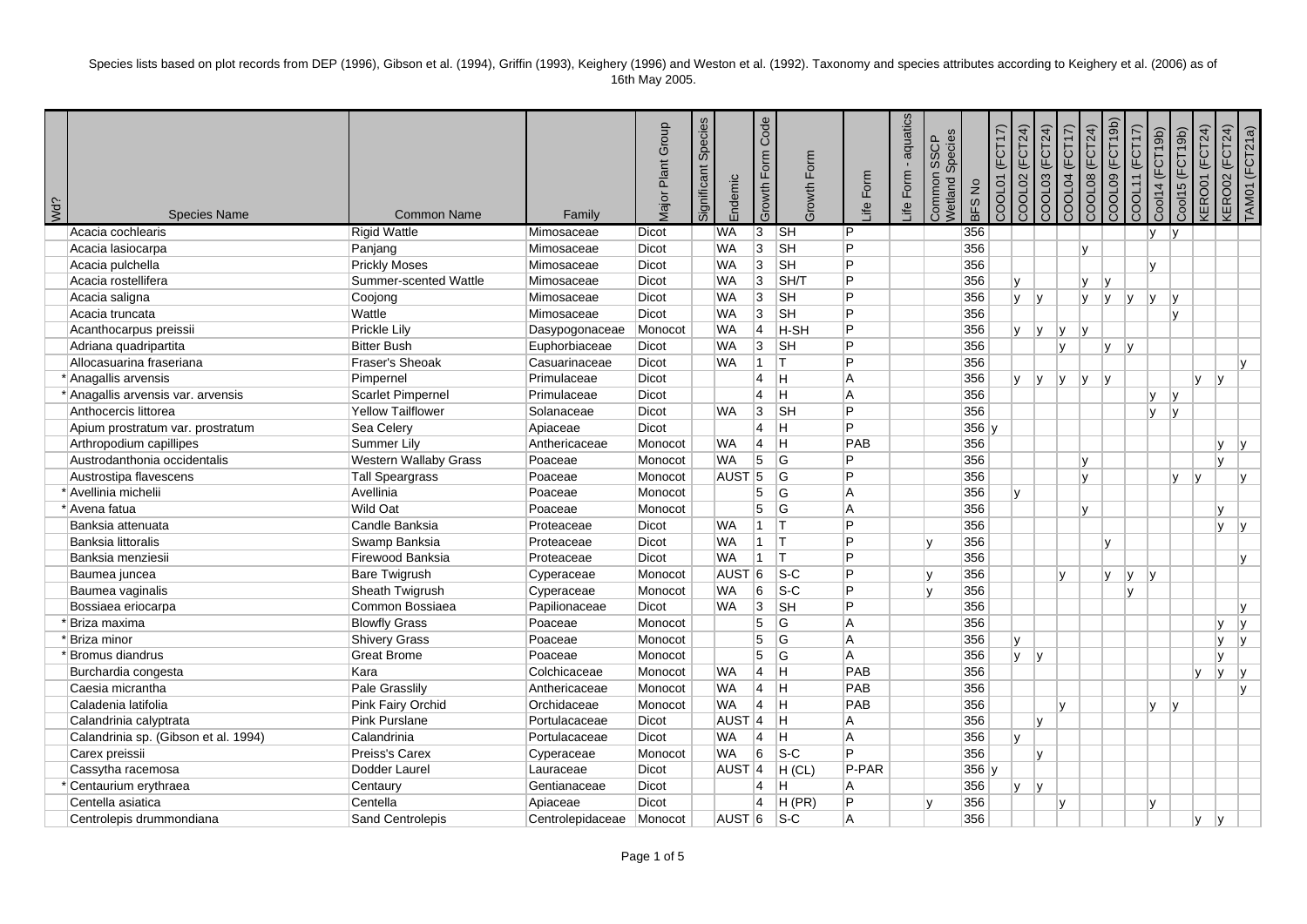| <b>¿PM</b> | <b>Species Name</b>                         | <b>Common Name</b>              | Family             | Major Plant Group | Species<br>Significant | Endemic             | Code<br>Growth Form | Growth Form               | Life Form | aquatics<br>life Form. | Species<br>SSCP<br>Common<br>Wetland | <b>BFSNo</b> | (FCT17)<br>COOL01 | COOL02 (FCT24)<br>COOL03 (FCT24)       | COOL04 (FCT17) | COOL08 (FCT24) | COOL09 (FCT19b) | COOL11 (FCT17) | Cool14 (FCT19b)     | <b>KERO01 (FCT24)</b><br>Cool15 (FCT19b) | <b>KERO02 (FCT24)</b> | TAMO1 (FCT21a) |
|------------|---------------------------------------------|---------------------------------|--------------------|-------------------|------------------------|---------------------|---------------------|---------------------------|-----------|------------------------|--------------------------------------|--------------|-------------------|----------------------------------------|----------------|----------------|-----------------|----------------|---------------------|------------------------------------------|-----------------------|----------------|
|            | Cerastium glomeratum                        | Sticky Mouse-ear Chickweed      | Caryophyllaceae    | Dicot             |                        |                     | 4                   | Iн.                       | A         |                        |                                      | 356          |                   | v <br><b>V</b>                         |                |                |                 |                | $\mathsf{v}$        | lv.                                      | l v                   |                |
|            | Chamaescilla corymbosa var. corymbosa       | <b>Blue Squill</b>              | Anthericaceae      | Monocot           |                        |                     | 4                   | H                         | PAB       |                        |                                      | 356          |                   |                                        | $\mathsf{v}$   |                |                 |                |                     |                                          |                       |                |
|            | * Cirsium vulgare                           | Spear Thistle                   | Asteraceae         | <b>Dicot</b>      |                        |                     | $\overline{4}$      | lн                        | P         |                        |                                      | 356          |                   | lv                                     |                |                |                 |                |                     |                                          |                       |                |
|            | Clematis linearifolia                       | Old Man's Beard                 | Ranunculaceae      | <b>Dicot</b>      |                        | <b>WA</b>           | $\vert 4 \vert$     | H-SH (CL)                 | Þ         |                        |                                      | 356          |                   |                                        | $\mathsf{v}$   |                |                 |                | v                   |                                          |                       |                |
|            | Comesperma virgatum                         | Pink Comesperma                 | Polygalaceae       | <b>Dicot</b>      |                        | <b>WA</b>           | 3                   | <b>SH-H</b>               | P         |                        |                                      | 356          |                   |                                        |                |                |                 |                |                     | v                                        |                       |                |
|            | Conostylis aculeata                         | <b>Prickly Conostylis</b>       | Haemodoraceae      | Monocot           |                        | <b>WA</b>           | $\vert 4 \vert$     | H.                        | Þ         |                        |                                      | 356          |                   | $\mathsf{V}$<br>$\mathsf{I}\mathsf{v}$ |                | v              |                 |                |                     | v                                        | lv.                   | I۷             |
|            | Conyza sumatrensis                          | Fleabane                        | Asteraceae         | Dicot             |                        |                     | 4                   | lH.                       | A         |                        |                                      | $356$ y      |                   |                                        |                |                |                 |                |                     | v                                        |                       |                |
|            | Corynotheca micrantha var. micrantha        | <b>Tangled Lily</b>             | Anthericaceae      | Monocot           |                        | <b>WA</b>           | 4                   | <b>H-SH</b>               | PAB       |                        |                                      | 356          |                   |                                        |                |                |                 |                |                     |                                          |                       |                |
|            | Crassula colorata var. colorata             | Dense Stonecrop                 | Crassulaceae       | <b>Dicot</b>      |                        | $AUST$ <sup>4</sup> |                     | lн.                       | A         |                        |                                      | 356          |                   | ١v<br>V                                |                | v              |                 |                |                     | $\mathbf{v}$                             | $\mathbf{v}$          |                |
|            | * Crassula glomerata                        | Stonecrop                       | Crassulaceae       | <b>Dicot</b>      |                        |                     | $\overline{4}$      | lн                        | A         |                        |                                      | 356          |                   | lv.<br> v                              |                | $\mathbf{v}$   |                 |                |                     | v                                        | Iv.                   |                |
|            | * Cuscuta epithymum                         | <b>Lesser Dodder</b>            | Cuscutaceae        | <b>Dicot</b>      |                        |                     | $\overline{4}$      | H (CL)                    | A-PAR     |                        |                                      | 356          |                   |                                        |                |                |                 |                |                     |                                          | Iv.                   |                |
|            | *Cynodon dactylon                           | Couch                           | Poaceae            | Monocot           |                        |                     | 5                   | G                         | P         |                        |                                      | 356          |                   |                                        | $\mathsf{v}$   |                |                 |                |                     |                                          |                       |                |
|            | * Cynosurus echinatus                       | Rough Dog's Tail                | Poaceae            | Monocot           |                        |                     | 5                   | G                         | A         |                        |                                      | 356          |                   |                                        |                |                | Iv.             |                |                     |                                          |                       |                |
|            | Dampiera linearis                           | Dampiera                        | Goodeniaceae       | Dicot             |                        | <b>WA</b>           | $\overline{4}$      | H-SH                      | Þ         |                        |                                      | 356          |                   |                                        |                |                |                 |                |                     |                                          |                       |                |
|            | Daviesia triflora                           | <b>Three-flowered Daviesia</b>  | Papilionaceae      | <b>Dicot</b>      |                        | <b>WA</b>           | 3                   | <b>SH</b>                 | P         |                        |                                      | 356          |                   |                                        |                |                |                 |                |                     |                                          | $\mathbf{v}$          |                |
|            | Desmocladus flexuosus                       | Desmocladus                     | Restionaceae       | Monocot           |                        |                     | 6                   | $ S-R $                   | P         |                        |                                      | 356          |                   | v                                      |                | $\mathbf{v}$   |                 |                |                     |                                          | v                     | ۱v             |
|            | Dianella revoluta var. divaricata           | Common Dianella                 | Phormiaceae        | Monocot           |                        | <b>WA</b>           | 14                  | lH.                       | P         |                        |                                      | 356          |                   | Iv.                                    |                | $\mathsf{v}$   |                 |                |                     | v                                        | IV.                   | lv             |
|            | 'Dischisma arenarium                        | Dischisma                       | Scrophulariaceae   | <b>Dicot</b>      |                        |                     | $\overline{4}$      | lн.                       | A         |                        |                                      | 356          |                   | lv.                                    |                | lv.            |                 |                |                     |                                          |                       |                |
|            | Drosera erythrorhiza subsp. erythrorhiza    | <b>Red Ink Sundew</b>           | Droseraceae        | <b>Dicot</b>      |                        | <b>WA</b>           | $\overline{4}$      | lн                        | PAB       |                        |                                      | 356          |                   |                                        |                |                |                 |                |                     |                                          |                       |                |
|            | Drosera macrantha subsp. macrantha          | Rainbow                         | Droseraceae        | <b>Dicot</b>      |                        | <b>WA</b>           | $\overline{4}$      | lн.                       | PAB       |                        |                                      | 356          |                   |                                        |                |                |                 |                |                     |                                          |                       | lv.            |
|            | Drosera menziesii subsp. penicillaris       | Menzies' Rainbow                | <b>Droseraceae</b> | <b>Dicot</b>      |                        | <b>WA</b>           | $\vert 4 \vert$     | lн.                       | PAB       |                        |                                      | 356          |                   |                                        |                |                |                 |                |                     |                                          |                       | Iv.            |
|            | Dryandra lindleyana                         | Couch Honeypot                  | Proteaceae         | <b>Dicot</b>      |                        | <b>WA</b>           | 3                   | SH(PR)                    | P         |                        |                                      | 356          |                   |                                        |                |                |                 |                |                     | v                                        | l v                   |                |
|            | Ehrharta calycina                           | Perennial Veldtgrass            | Poaceae            | Monocot           |                        |                     | 5                   | lG.                       | P         |                        |                                      | 356          |                   |                                        |                |                |                 |                |                     |                                          |                       | lv.            |
|            | Ehrharta longiflora                         | Annual Veldtgrass               | Poaceae            | Monocot           |                        |                     | 5                   | lG.                       | A         |                        |                                      | 356          |                   |                                        |                |                |                 |                |                     | v                                        | ۱v                    |                |
|            | Epilobium billardiereanum                   | Glabrous Willow Herb            | Onagraceae         | Dicot             |                        | <b>WA</b>           | 4                   | lн                        | Þ         |                        |                                      | 356          |                   |                                        |                |                |                 | $\mathbf{v}$   |                     |                                          |                       |                |
|            | Eucalyptus gomphocephala var. gomphocephala | Tuart                           | Myrtaceae          | <b>Dicot</b>      |                        | <b>WA</b>           | 11.                 | T/M                       | P         |                        |                                      | 356          |                   | lv.                                    | I۷             |                |                 |                | lv.<br>$\mathsf{v}$ |                                          | v                     |                |
|            | Eucalyptus marginata subsp. marginata       | Jarrah                          | Myrtaceae          | Dicot             |                        | <b>WA</b>           | 1                   | ΙT                        | P         |                        |                                      | 356          |                   |                                        |                |                |                 |                |                     |                                          | IV.                   | I۷             |
|            | <b>Euphorbia</b> peplus                     | Petty Spurge                    | Euphorbiaceae      | Dicot             |                        |                     | $\vert 4 \vert$     | lн                        | A         |                        |                                      | 356          |                   |                                        |                |                |                 |                | Iv.<br> v           |                                          |                       |                |
|            | Euphorbia terracina                         | <b>Geraldton Carnation Weed</b> | Euphorbiaceae      | Dicot             |                        |                     | 4                   | H                         | P         |                        |                                      | 356          |                   | lv.                                    |                | $\mathsf{v}$   |                 |                |                     |                                          |                       |                |
|            | Exocarpos sparteus                          | <b>Broom Ballart</b>            | Santalaceae        | <b>Dicot</b>      |                        | AUST <sub>3</sub>   |                     | <b>SH</b>                 | P-PAR     |                        |                                      | 356          |                   |                                        |                | $\mathbf{v}$   |                 |                |                     |                                          |                       |                |
|            | Ficinia nodosa                              | <b>Knotted Clubrush</b>         | Cyperaceae         | Monocot           |                        | AUST <sub>6</sub>   |                     | $ S-C$                    | P         |                        |                                      | 356          |                   |                                        |                |                | Iv.             |                |                     |                                          |                       |                |
|            | Gahnia trifida                              | Coast Sawsedge                  | Cyperaceae         | Monocot           |                        | $AUST$ 6            |                     | $\overline{\mathsf{s-c}}$ | P         |                        | $\mathbf{v}$                         | $356$ y      |                   |                                        | V              |                | IV.             | lv             | Iv.<br>Iv.          |                                          |                       |                |
|            | Galium murale                               | <b>Bedstraw</b>                 | Rubiaceae          | Dicot             |                        |                     | $\overline{4}$      | H.                        | A         |                        |                                      | 356          |                   | lv.                                    |                |                |                 |                | lv.                 |                                          |                       |                |
|            | Gladiolus caryophyllaceus                   | <b>Pink Gladiolus</b>           | Iridaceae          | Monocot           |                        |                     | 4                   | lH.                       | PAB       |                        |                                      | 356          |                   |                                        |                |                |                 |                |                     |                                          | $\mathsf{v}$          |                |
|            | Gompholobium tomentosum                     | Common Gompholobium             | Papilionaceae      | <b>Dicot</b>      |                        | WA                  | 3                   | <sub>SH</sub>             | P         |                        |                                      | 356          |                   | v                                      |                |                |                 |                |                     |                                          |                       |                |
|            | Grevillea vestita subsp. vestita            | Grevillea                       | Proteaceae         | <b>Dicot</b>      |                        | <b>WA</b>           | 3                   | <b>SH</b>                 | P         |                        |                                      | 356          |                   |                                        |                |                |                 |                |                     | $\mathbf{v}$                             |                       |                |
|            | Hakea lissocarpha                           | Honeybush                       | Proteaceae         | <b>Dicot</b>      |                        | <b>WA</b>           | 3                   | <b>SH</b>                 | P         |                        |                                      | 356          |                   |                                        |                |                |                 |                |                     | v                                        | ۱v                    |                |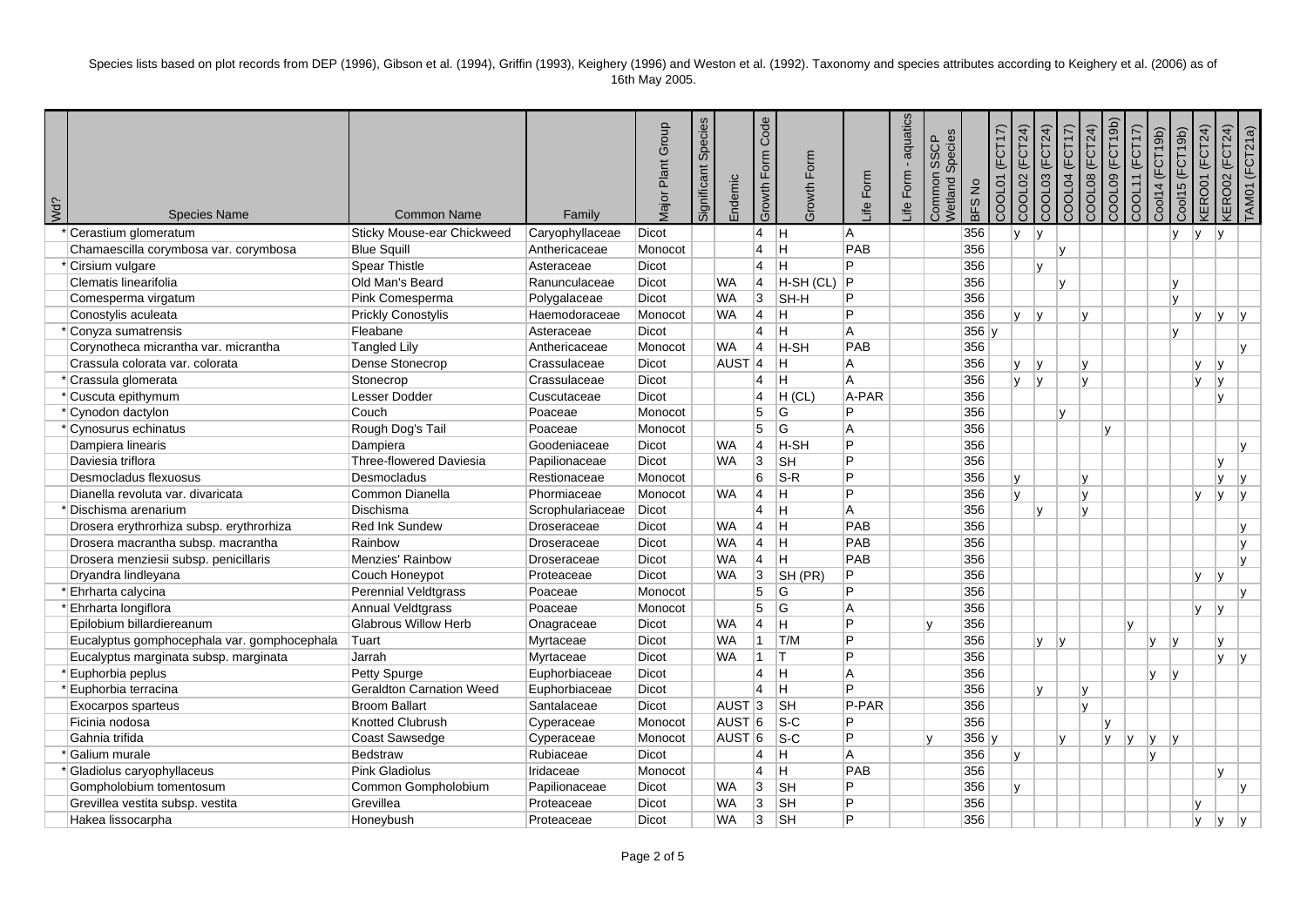| ¿PW | <b>Species Name</b>                  | <b>Common Name</b>     | Family         | Major Plant Group | Significant Species | Endemic           | Code<br>Growth Form | Growth Form                | ife Form       | aquatics<br>life Form. | Species<br><b>SSCP</b><br>Common<br>Wetland | BFS No  | (FCT17)<br>COOL01 | COOL02 (FCT24)<br>COOL03 (FCT24) | COOL04 (FCT17) | COOL08 (FCT24) | COOL09 (FCT19b) | COOL11 (FCT17) | Cool14 (FCT19b) | Cool15 (FCT19b) | <b>KERO01 (FCT24)</b> | <b>KERO02 (FCT24)</b> | TAM01 (FCT21a) |
|-----|--------------------------------------|------------------------|----------------|-------------------|---------------------|-------------------|---------------------|----------------------------|----------------|------------------------|---------------------------------------------|---------|-------------------|----------------------------------|----------------|----------------|-----------------|----------------|-----------------|-----------------|-----------------------|-----------------------|----------------|
|     | Hakea prostrata                      | Harsh Hakea            | Proteaceae     | Dicot             |                     | <b>WA</b>         | $\overline{3}$      | $\overline{\mathsf{S}}$ H  | $\overline{P}$ |                        |                                             | 356     |                   |                                  |                |                | lv.             |                |                 |                 |                       |                       |                |
|     | Hardenbergia comptoniana             | Hardenbergia           | Papilionaceae  | Dicot             |                     | <b>WA</b>         | $\overline{3}$      | SH (CL)                    | P              |                        |                                             | 356     |                   | lv.<br><b>V</b>                  | ly.            | v              | I۷              |                | IV.             | v               | $\mathsf{v}$          |                       |                |
|     | Heliophila pusilla                   | Heliophila             | Brassicaceae   | Dicot             |                     |                   | $\overline{4}$      | lH.                        | A              |                        |                                             | 356     |                   | lv.                              |                |                |                 |                |                 |                 | v                     | ۱v                    |                |
|     | Hibbertia hypericoides               | Common Hibbertia       | Dilleniaceae   | <b>Dicot</b>      |                     | <b>WA</b>         | 3                   | <b>SH</b>                  | Þ              |                        |                                             | 356     |                   |                                  |                |                |                 |                |                 | $\mathsf{v}$    | lv.                   | ۱v                    |                |
|     | Hibbertia racemosa                   | Stalked Hibbertia      | Dilleniaceae   | Dicot             |                     | <b>WA</b>         | 3                   | <b>SH</b>                  | P              |                        |                                             | 356     |                   | lv.                              |                |                |                 |                |                 | v               | lv.                   | ۱v                    |                |
|     | Homalosciadium homalocarpum          | Homahoma               | Apiaceae       | Dicot             |                     | <b>WA</b>         | $\overline{4}$      | lH.                        | A              |                        |                                             | 356     |                   |                                  |                |                |                 |                |                 |                 |                       | lv                    |                |
|     | Hovea trisperma var. trisperma       | Common Hovea           | Papilionaceae  | Dicot             |                     | <b>WA</b>         | 3                   | <b>SH</b>                  | P              |                        |                                             | 356     |                   |                                  |                |                |                 |                |                 |                 | IV.                   | I۷                    |                |
|     | Hybanthus calycinus                  | <b>Native Violet</b>   | Violaceae      | Dicot             |                     | <b>WA</b>         | $\overline{4}$      | $H-SH$                     | P              |                        |                                             | 356     |                   | Iv.                              |                |                |                 |                |                 | v               |                       |                       |                |
|     | Hydrocotyle diantha                  | Pennywort              | Apiaceae       | Dicot             |                     | <b>WA</b>         | $\overline{4}$      | lн.                        | A              |                        |                                             | 356     |                   |                                  |                |                |                 |                | Iv.             | ۱v              |                       |                       |                |
|     | Hydrocotyle hispidula                | Pennywort              | Apiaceae       | <b>Dicot</b>      |                     | <b>WA</b>         | $\overline{4}$      | lH.                        | A              |                        |                                             | 356     |                   |                                  |                |                |                 | $\mathbf{v}$   |                 |                 |                       |                       |                |
|     | Hypocalymma robustum                 | Swan River Myrtle      | Myrtaceae      | Dicot             |                     | <b>WA</b>         | 3                   | <b>SH</b>                  | P              |                        |                                             | 356     |                   |                                  |                |                |                 |                |                 |                 |                       |                       |                |
|     | Hypochaeris glabra                   | Flatweed               | Asteraceae     | Dicot             |                     |                   | $\overline{4}$      | lH.                        | A              |                        |                                             | 356     |                   | <b>V</b><br> v                   |                |                |                 |                |                 | v               | lv.                   | I۷                    |                |
|     | Isolepis cernua                      | Nodding Clubrush       | Cyperaceae     | Monocot           |                     | AUST <sub>6</sub> |                     | $ S-C$                     | A              |                        |                                             | $356$ y |                   |                                  |                |                |                 |                |                 | $\mathsf{v}$    |                       |                       |                |
|     | Isolepis marginata                   | Coarse Clubrush        | Cyperaceae     | Monocot           |                     | AUST <sub>6</sub> |                     | $S-C$                      | A              |                        |                                             | 356     |                   | lv.                              |                |                |                 |                |                 | <b>V</b>        | ۱v                    |                       |                |
|     | Jacksonia furcellata                 | <b>Grey Stinkwood</b>  | Papilionaceae  | <b>Dicot</b>      |                     | <b>WA</b>         | 3                   | SH/T                       | P              |                        |                                             | 356     |                   |                                  |                | $\mathbf{v}$   |                 |                |                 |                 |                       |                       |                |
|     | Juncus kraussii subsp. australiensis | Salt Rush              | Juncaceae      | Monocot           |                     | AUST <sup>6</sup> |                     | ls-J                       | P              |                        | lv.                                         | $356$ y |                   |                                  |                |                |                 |                |                 |                 |                       |                       |                |
|     | Kennedia coccinea                    | Coral Kennedia         | Papilionaceae  | Dicot             | ls.                 | <b>WA</b>         | 4                   | H(PR)                      | P              |                        |                                             | 356     |                   |                                  |                |                | $\mathbf{v}$    |                |                 | v               |                       |                       |                |
|     | Lagenophora huegelii                 | Western Lagenophora    | Asteraceae     | Dicot             |                     | AUST <sup>4</sup> |                     | IH.                        | PAB            |                        |                                             | 356     |                   |                                  |                |                |                 |                |                 |                 |                       | Iv.                   |                |
|     | Lagurus ovatus                       | Hare's Tail Grass      | Poaceae        | Monocot           |                     |                   | 5                   | G                          | A              |                        |                                             | 356     |                   | <b>y</b><br> v                   |                | v              |                 |                |                 |                 |                       |                       |                |
|     | Lepidosperma gladiatum               | Coast Swordsedge       | Cyperaceae     | Monocot           |                     | AUST <sup>6</sup> |                     | $\overline{\mathsf{s}}$ -C | P              |                        |                                             | 356     |                   |                                  |                |                | lv.             |                |                 |                 |                       |                       |                |
|     | Lepidosperma longitudinale           | Swamp Swordsedge       | Cyperaceae     | Monocot           |                     | AUST <sup>6</sup> |                     | $S-C$                      | P              |                        |                                             | $356$ y |                   |                                  |                |                | lv.             | ۱v             |                 |                 |                       |                       |                |
|     | Lepidosperma scabrum                 | Rough Lepidosperma     | Cyperaceae     | Monocot           |                     | <b>WA</b>         | 6                   | $\overline{\text{S-C}}$    | P              |                        |                                             | 356     |                   |                                  |                |                |                 |                |                 |                 |                       | Iv.                   |                |
|     | Lepidosperma squamatum               | Common Lepidosperma    | Cyperaceae     | Monocot           |                     | <b>WA</b>         | 6                   | $S-C$                      | P              |                        |                                             | 356     |                   | <b>V</b><br> v                   |                | $\mathbf{v}$   |                 |                | Iv.             | $\overline{V}$  |                       | lv.                   |                |
|     | Leucopogon parviflorus               | Beard Heath            | Epacridaceae   | Dicot             |                     | <b>WA</b>         | $\overline{3}$      | <b>SH</b>                  | P              |                        |                                             | 356     |                   | lv.                              | $\mathsf{v}$   | $\mathsf{v}$   |                 |                |                 |                 |                       |                       |                |
|     | Leucopogon propinquus                | Beard Heath            | Epacridaceae   | Dicot             |                     | <b>WA</b>         | $\overline{3}$      | <b>SH</b>                  | P              |                        |                                             | 356     |                   |                                  |                |                |                 |                |                 |                 | v                     | lv.                   |                |
|     | Lobelia alata                        | Angled Lobelia         | Lobeliaceae    | <b>Dicot</b>      |                     | AUST <sup>4</sup> |                     | lн.                        | P              |                        | ١v                                          | $356$ y |                   |                                  | v              |                |                 | $\mathbf{v}$   |                 |                 |                       |                       |                |
|     | Logania vaginalis                    | <b>White Spray</b>     | Loganiaceae    | <b>Dicot</b>      |                     | WA                | 3                   | <b>SH</b>                  | P              |                        |                                             | 356     |                   |                                  |                |                |                 |                | Iv.             |                 |                       |                       |                |
|     | *Lolium perenne                      | Perennial Ryegrass     | Poaceae        | Monocot           |                     |                   | 5                   | lG.                        | A              |                        |                                             | 356     |                   |                                  |                | $\mathsf{v}$   |                 |                |                 |                 |                       |                       |                |
|     | Lolium rigidum                       | Annual Ryegrass        | Poaceae        | Monocot           |                     |                   | 5                   | G                          | A              |                        |                                             | 356     |                   |                                  |                | v              |                 |                |                 |                 |                       |                       |                |
|     | Lomandra caespitosa                  | <b>Tufted Lomandra</b> | Dasypogonaceae | Monocot           |                     | <b>WA</b>         | 4                   | lH.                        | P              |                        |                                             | 356     |                   |                                  |                |                |                 |                |                 |                 | v                     | I٧                    |                |
|     | Lomandra maritima                    | Coast Lomandra         | Dasypogonaceae | Monocot           |                     | <b>WA</b>         | $\overline{4}$      | lH.                        | Þ              |                        |                                             | 356     |                   | v                                |                | $\mathbf{v}$   |                 |                |                 |                 |                       |                       |                |
|     | Luzula meridionalis                  | Woodrush               | Juncaceae      | Monocot           |                     | AUST <sup>6</sup> |                     | $ S-J $                    | PAB            |                        |                                             | 356     |                   |                                  |                |                |                 |                |                 |                 | v                     |                       |                |
|     | Lyginia barbata                      | Lyginia                | Restionaceae   | Monocot           |                     |                   | 6                   | $S-R$                      | P              |                        |                                             | 356     |                   |                                  |                |                |                 |                |                 |                 | V                     | ۱v                    |                |
|     | Macrozamia riedlei                   | Riedlé's Zamia         | Zamiaceae      | Cycad             |                     | <b>WA</b>         | 3                   | SH-H                       | P              |                        |                                             | 356     |                   |                                  |                |                |                 |                |                 | v               | lv.                   | lv.                   |                |
|     | Melaleuca rhaphiophylla              | Freshwater Paperbark   | Myrtaceae      | Dicot             |                     | <b>WA</b>         | $\overline{3}$      | <b>SH</b>                  | P              |                        | lv.                                         | $356$ y |                   |                                  | v              |                |                 | v              |                 |                 |                       |                       |                |
|     | Melaleuca teretifolia                | Swamp Honeymyrtle      | Myrtaceae      | <b>Dicot</b>      |                     | <b>WA</b>         | 3                   | <b>SH</b>                  | P              |                        | ۱v                                          | 356     |                   |                                  | $\mathsf{v}$   |                |                 |                |                 |                 |                       |                       |                |
|     | Microlaena stipoides                 | <b>Weeping Grass</b>   | Poaceae        | Monocot           |                     | AUST <sub>5</sub> |                     | lG.                        | P              |                        |                                             | 356     |                   |                                  |                |                |                 |                |                 |                 | IV.                   |                       |                |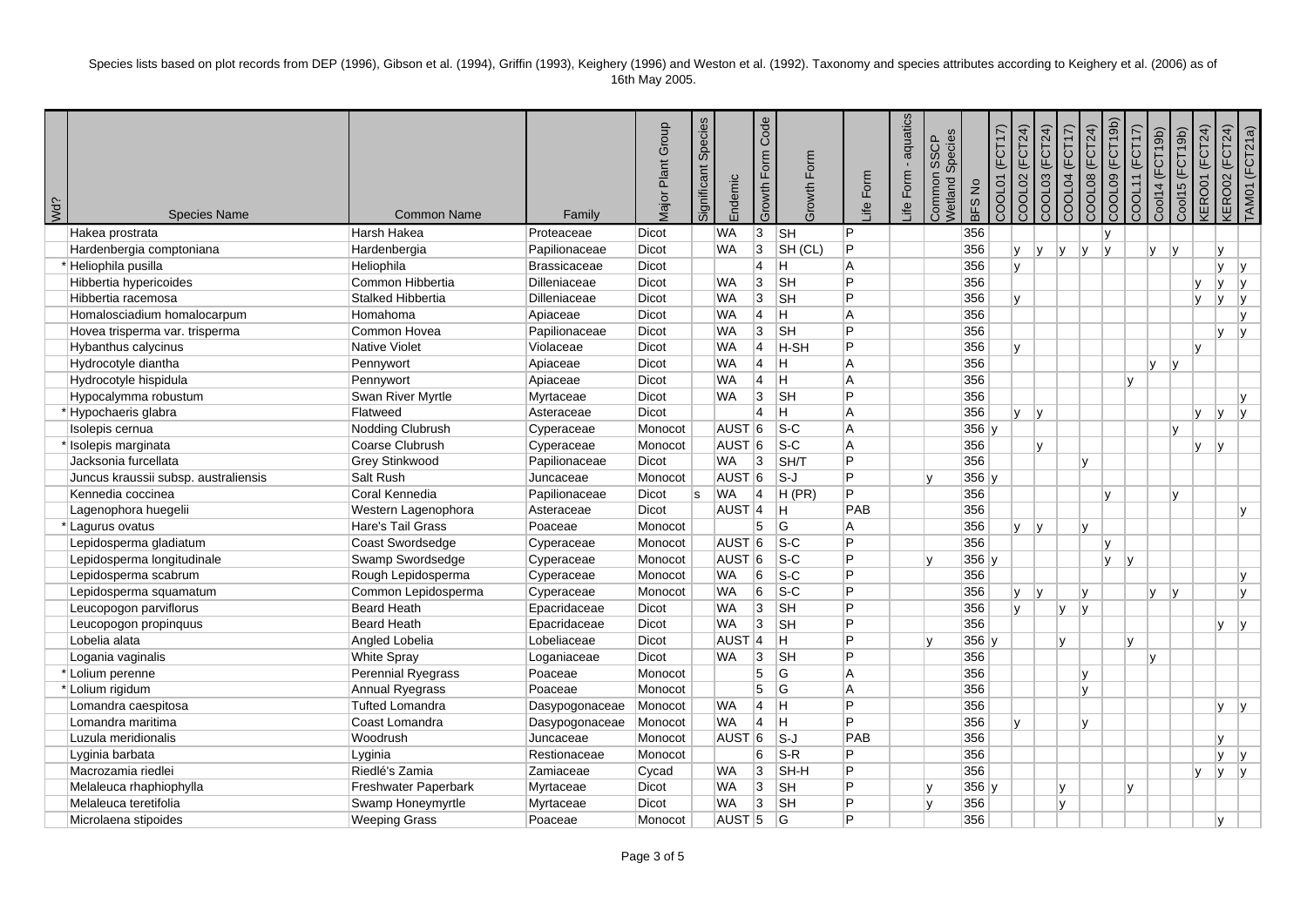| <b>¿PM</b> | <b>Species Name</b>                    | <b>Common Name</b>            | Family          | Major Plant Group | Species<br>Significant | Endemic             | Code<br>Growth Form | Growth Form | ife Form | aquatics<br>life Form. | Species<br>SSCP<br>Common<br>Netland | BFS No  | (FCT17)<br>COOL01 | COOL02 (FCT24)<br>COOL03 (FCT24) | <b>COOL04 (FCT17)</b> | COOL08 (FCT24) | COOL09 (FCT19b) | COOL11 (FCT17) | Cool14 (FCT19b)        | Cool15 (FCT19b) | <b>KERO01 (FCT24)</b> | <b>KERO02 (FCT24)</b> | [AM01 (FCT21a) |
|------------|----------------------------------------|-------------------------------|-----------------|-------------------|------------------------|---------------------|---------------------|-------------|----------|------------------------|--------------------------------------|---------|-------------------|----------------------------------|-----------------------|----------------|-----------------|----------------|------------------------|-----------------|-----------------------|-----------------------|----------------|
|            | Muehlenbeckia adpressa                 | Muehlenbeckia                 | Polygonaceae    | Dicot             |                        | AUST <sub>3</sub>   |                     | SH (CL)     | P        |                        |                                      | $356$ y |                   |                                  |                       |                | IV.             | I٧             | Iv.                    |                 |                       |                       |                |
|            | Olearia axillaris                      | Coastal Daisybush             | Asteraceae      | Dicot             |                        | AUST <sub>3</sub>   |                     | <b>SH</b>   | P        |                        |                                      | 356     |                   |                                  |                       | v              |                 |                |                        |                 |                       |                       |                |
|            | Opercularia hispidula                  | Opercularia                   | Rubiaceae       | Dicot             |                        | AUST <sub>3</sub>   |                     | SH-H        | P        |                        |                                      | 356     |                   |                                  |                       |                |                 |                |                        | $\mathbf{v}$    |                       |                       |                |
|            | Parietaria debilis                     | <b>Native Pellitory</b>       | Urticaceae      | Dicot             |                        | AUST <sub>4</sub>   |                     | H.          | A        |                        |                                      | 356     |                   |                                  |                       |                |                 | $\mathbf{v}$   |                        |                 |                       |                       |                |
|            | Paspalum distichum                     | <b>Water Couch</b>            | Poaceae         | Monocot           |                        |                     | 5                   | lG.         | P        |                        |                                      | 356     |                   |                                  |                       |                |                 |                | $\mathsf{v}$           |                 |                       |                       |                |
|            | Pelargonium capitatum                  | Rose Pelargonium              | Geraniaceae     | Dicot             |                        |                     | $\overline{4}$      | <b>H-SH</b> | P        |                        |                                      | 356     |                   |                                  |                       | $\mathsf{v}$   |                 |                |                        |                 |                       |                       |                |
|            | Pelargonium littorale subsp. littorale | Pelargonium                   | Geraniaceae     | <b>Dicot</b>      |                        | AUST <sub>4</sub>   |                     | lH.         | A/P      |                        |                                      | 356     |                   |                                  |                       |                |                 |                |                        | $\mathbf{v}$    | v                     |                       |                |
|            | Petrophile linearis                    | Pixie Mops                    | Proteaceae      | <b>Dicot</b>      |                        | <b>WA</b>           | 3                   | <b>SH</b>   | P        |                        |                                      | 356     |                   |                                  |                       |                |                 |                |                        |                 | IV.                   | ۱v                    |                |
|            | Petrorhagia dubia                      | Velvet Pink                   | Caryophyllaceae | Dicot             |                        |                     | $\overline{4}$      | lн.         | A        |                        |                                      | 356     |                   | <b>V</b><br>İγ.                  |                       |                |                 |                |                        |                 |                       | lv                    |                |
|            | Phlebocarya ciliata                    | Phlebocarya                   | Haemodoraceae   | Monocot           |                        | <b>WA</b>           | 4                   | ΙH          | P        |                        |                                      | 356     |                   |                                  |                       |                |                 |                |                        |                 |                       | Iv.                   |                |
|            | Phyllanthus calycinus                  | Phyllanthus                   | Euphorbiaceae   | Dicot             |                        | <b>WA</b>           | 4                   | Iн          | P        |                        |                                      | 356     |                   | l٧<br>v                          |                       | $\overline{V}$ |                 |                |                        | $\mathbf{v}$    |                       |                       |                |
|            | Poa porphyroclados                     | <b>Tussock Poa</b>            | Poaceae         | Monocot           |                        | <b>WA</b>           | 5                   | lG.         | P        |                        |                                      | 356     |                   | lv.                              |                       |                |                 |                |                        |                 |                       |                       |                |
|            | Podolepis gracilis                     | Slender Podolepis             | Asteraceae      | <b>Dicot</b>      |                        | AUST <sub>4</sub>   |                     | lн          | A        |                        |                                      | 356     |                   |                                  |                       |                |                 |                |                        |                 |                       | l v                   |                |
|            | Poranthera microphylla                 | Poranthera                    | Euphorbiaceae   | Dicot             |                        | <b>WA</b>           | 14                  | H-SH        | P        |                        |                                      | 356     |                   |                                  |                       |                |                 |                |                        |                 | v                     |                       |                |
|            | Rhagodia baccata subsp. baccata        | Berry Saltbush                | Chenopodiaceae  | <b>Dicot</b>      |                        | <b>WA</b>           | $\overline{3}$      | <b>SH</b>   | P        |                        |                                      | 356     |                   | lv.                              |                       |                |                 |                |                        |                 |                       |                       |                |
|            | Samolus repens                         | <b>Creeping Samolus</b>       | Primulaceae     | Dicot             |                        | $AUST$ <sup>4</sup> |                     | lH.         | P        |                        |                                      | $356$ y |                   |                                  |                       |                |                 |                |                        |                 |                       |                       |                |
|            | Scaevola repens var. repens            | Fanflower                     | Goodeniaceae    | Dicot             |                        | <b>WA</b>           | 4                   | $H-SH(PR)$  | Þ        |                        |                                      | 356     |                   |                                  |                       |                |                 |                |                        |                 |                       | l v                   |                |
|            | Schoenus brevisetis                    | Schoenus                      | Cyperaceae      | Monocot           |                        | <b>WA</b>           | 6                   | $ S-C$      | P        |                        |                                      | 356     |                   |                                  |                       |                |                 | lv.            |                        |                 |                       |                       |                |
|            | Silene gallica                         | <b>French Catchfly</b>        | Caryophyllaceae | Dicot             |                        |                     | $\overline{4}$      | IH.         | A        |                        |                                      | 356     |                   | Iv.                              |                       | v              |                 |                |                        |                 |                       |                       |                |
|            | *Solanum nigrum                        | <b>Black Berry Nightshade</b> | Solanaceae      | Dicot             |                        |                     | 14                  | lн          | A        |                        |                                      | 356     |                   |                                  | v                     |                |                 |                |                        | $\mathbf{v}$    |                       |                       |                |
|            | Sonchus hydrophilus                    | Native Sowthistle             | Asteraceae      | Dicot             |                        | AUST <sub>4</sub>   |                     | lн          | A/P      |                        |                                      | $356$ y |                   |                                  |                       |                |                 |                |                        |                 |                       |                       |                |
|            | Sonchus oleraceus                      | Common Sowthistle             | Asteraceae      | Dicot             |                        |                     | $\overline{4}$      | lн          | A        |                        |                                      | 356     |                   |                                  | V                     | v              |                 | v              | lv.                    | lv.             | V                     | İγ.                   |                |
|            | Sowerbaea laxiflora                    | <b>Purple Tassels</b>         | Anthericaceae   | Monocot           |                        | <b>WA</b>           | 4                   | lн          | PAB      |                        |                                      | 356     |                   |                                  |                       |                |                 |                |                        |                 |                       | Iv.                   |                |
|            | Sporobolus virginicus                  | Salt Couch                    | Poaceae         | Monocot           |                        | $AUST$ 5            |                     | lG.         | P        |                        |                                      | $356$ y |                   |                                  |                       |                |                 | V              | $\mathsf{I}\mathsf{v}$ |                 |                       |                       |                |
|            | *Stellaria media                       | Common Chickweed              | Caryophyllaceae | Dicot             |                        |                     | $\overline{4}$      | lH.         | A        |                        |                                      | 356     |                   | lv.                              |                       |                |                 |                |                        |                 |                       | Iv.                   |                |
|            | Synaphea spinulosa subsp. spinulosa    | Synaphea                      | Proteaceae      | <b>Dicot</b>      |                        | <b>WA</b>           | 3                   | <b>SH</b>   | P        |                        |                                      | 356     |                   |                                  |                       |                |                 |                |                        |                 |                       | Iv.                   |                |
|            | Templetonia retusa                     | Cockies' Tongues              | Papilionaceae   | Dicot             |                        | AUST <sub>3</sub>   |                     | <b>SH</b>   | P        |                        |                                      | 356     |                   |                                  | $\mathsf{v}$          |                | Iv.             |                | <b>V</b>               | I٧              |                       |                       |                |
|            | Thysanotus arenarius                   | Limestone Fringed Lily        | Anthericaceae   | Monocot           |                        | <b>WA</b>           | 4                   | lH.         | PAB      |                        |                                      | 356     |                   |                                  |                       | lv.            |                 |                |                        |                 |                       |                       |                |
|            | Thysanotus manglesianus                | Twining Fringed Lily          | Anthericaceae   | Monocot           |                        | <b>WA</b>           | $\overline{4}$      | H (CL)      | PAB      |                        |                                      | 356     |                   |                                  |                       |                |                 |                |                        |                 |                       | Iv.                   |                |
|            | Thysanotus sparteus                    | <b>Fringed Lily</b>           | Anthericaceae   | Monocot           |                        | <b>WA</b>           | 4                   | H.          | P        |                        |                                      | 356     |                   |                                  |                       | $\mathbf{v}$   |                 |                |                        |                 |                       |                       |                |
|            | *Trachyandra divaricata                | Dune Onion Weed               | Asphodelaceae   | Monocot           |                        |                     | $\overline{4}$      | lн          | P        |                        |                                      | 356     |                   |                                  |                       |                |                 |                |                        |                 | v                     |                       |                |
|            | Trachymene coerulea subsp. coerulea    | <b>Blue Laceflower</b>        | Apiaceae        | <b>Dicot</b>      | ls.                    | <b>WA</b>           | $\overline{4}$      | lн          | A        |                        |                                      | 356     |                   |                                  |                       |                |                 |                | <b>V</b>               | y               |                       |                       |                |
|            | Trachymene pilosa                      | Small Laceflower              | Apiaceae        | Dicot             |                        |                     | $\overline{4}$      | İΗ          | A        |                        |                                      | 356     |                   |                                  |                       |                |                 |                |                        |                 |                       | Iv.                   |                |
|            | Tricoryne elatior                      | Yellow Summer Lily            | Anthericaceae   | Monocot           |                        |                     | $\overline{4}$      | İΗ          | P        |                        |                                      | 356     |                   |                                  |                       | <b>V</b>       | v               |                |                        | v               |                       |                       |                |
|            | *Trifolium campestre var. campestre    | <b>Hop Clover</b>             | Papilionaceae   | Dicot             |                        |                     | 4                   | H.          | A        |                        |                                      | 356     |                   |                                  |                       |                |                 |                |                        | $\mathsf{v}$    |                       | Iv.                   |                |
|            | <b>Triglochin linearis</b>             | Triglochin                    | Juncaginaceae   | Monocot           |                        | <b>WA</b>           | 6                   | $ S-C$      | PAB      | AQE V                  |                                      | 356     |                   |                                  |                       |                |                 | $\mathbf{v}$   |                        |                 |                       |                       |                |
|            | Trymalium ledifolium var. ledifolium   | Coastal Trymalium             | Rhamnaceae      | <b>Dicot</b>      |                        | <b>WA</b>           | 3                   | ∣sн         | P        |                        |                                      | 356     |                   |                                  |                       |                |                 |                | v                      | I٧              |                       |                       |                |